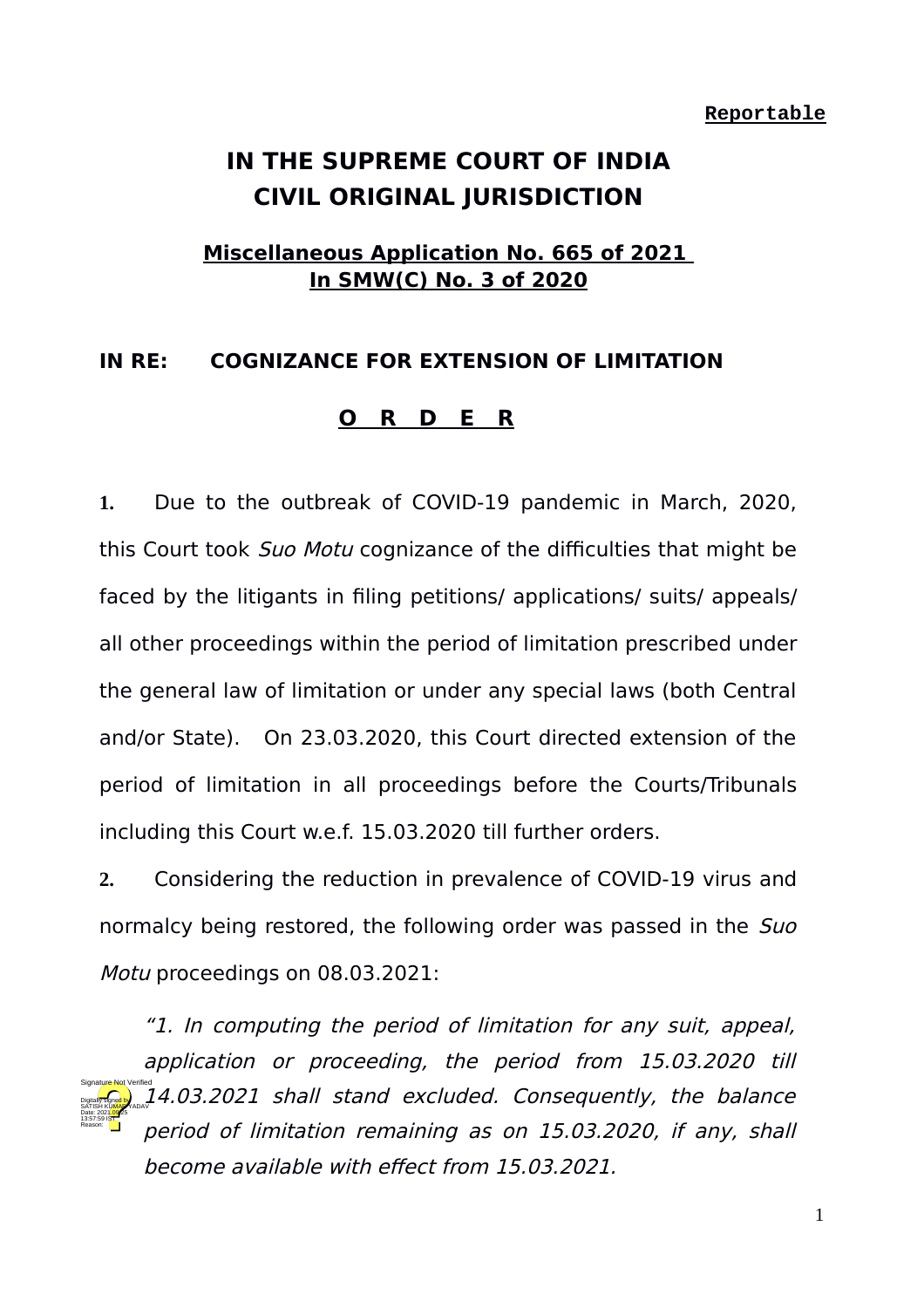2. In cases where the limitation would have expired during the period between 15.03.2020 till 14.03.2021, notwithstanding the actual balance period of limitation remaining, all persons shall have a limitation period of 90 days from 15.03.2021. In the event the actual balance period of limitation remaining, with effect from 15.03.2021, is greater than 90 days, that longer period shall apply.

3. The period from 15.03.2020 till 14.03.2021 shall also stand excluded in computing the periods prescribed under Sections 23 (4) and 29A of the Arbitration and Conciliation Act, 1996, Section 12A of the Commercial Courts Act, 2015 and provisos (b) and (c) of Section 138 of the Negotiable Instruments Act, 1881 and any other laws, which prescribe period(s) of limitation for instituting proceedings, outer limits (within which the court or tribunal can condone delay) and termination of proceedings.

4. The Government of India shall amend the guidelines for containment zones, to state.

"Regulated movement will be allowed for medical emergencies, provision of essential goods and services, and other necessary functions, such as, time bound applications, including for legal purposes, and educational and job-related requirements."

**3.** Thereafter, there was a second surge in COVID-19 cases which had a devastating and debilitating effect. The Supreme Court Advocates on Record Association (SCAORA) intervened in the Suo Motu proceedings by filing Miscellaneous Application No.665 of 2021 seeking restoration of the order dated 23.03.2020. Acceding to the request made by SCAORA, this Court passed the following order on 27.04.2021: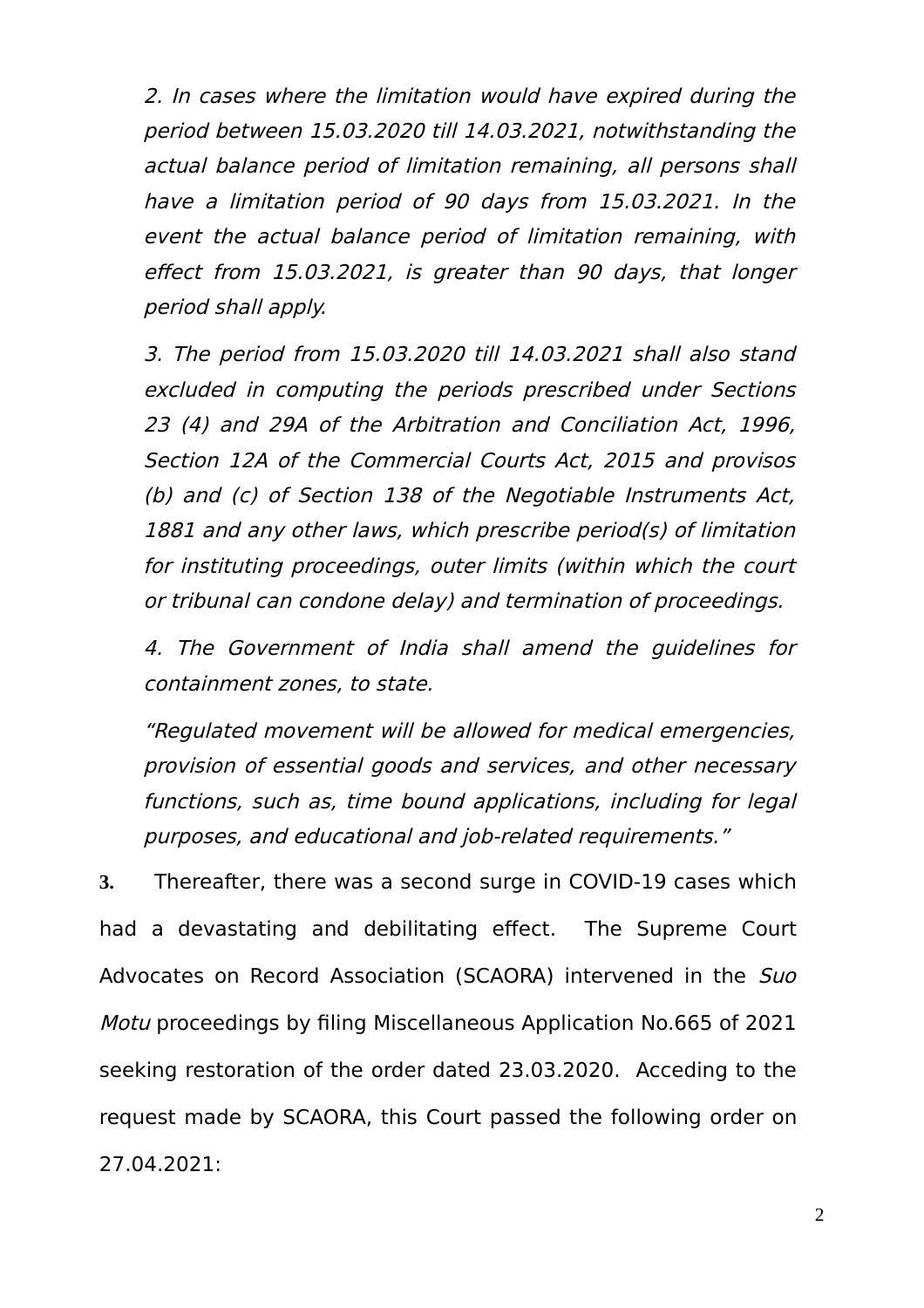"We also take judicial notice of the fact that the steep rise in COVID-19 Virus cases is not limited to Delhi alone but it has engulfed the entire nation. The extraordinary situation caused by the sudden and second outburst of COVID-19 Virus, thus, requires extraordinary measures to minimize the hardship of litigant–public in all the states. We, therefore, restore the order dated 23rd March, 2020 and in continuation of the order dated 8th March, 2021 direct that the period(s) of limitation, as prescribed under any general or special laws in respect of all judicial or quasi-judicial proceedings, whether condonable or not, shall stand extended till further orders.

It is further clarified that the period from 14th March, 2021 till further orders shall also stand excluded in computing the periods prescribed under Sections 23 (4) and 29A of the Arbitration and Conciliation Act, 1996, Section 12A of the Commercial Courts Act, 2015 and provisos (b) and (c) of Section 138 of the Negotiable Instruments Act, 1881 and any other laws, which prescribe period(s) of limitation for instituting proceedings, outer limits (within which the court or tribunal can condone delay) and termination of proceedings.

We have passed this order in exercise of our powers under Article 142 read with Article 141 of the Constitution of India. Hence it shall be a binding order within the meaning of Article 141 on all Courts/Tribunals and Authorities."

**4.** In spite of all the uncertainties about another wave of the deadly COVID-19 virus, it is imminent that the order dated 08.03.2021 is restored as the situation is near normal.

**5.** We have heard learned Attorney General for India, Mr. Vikas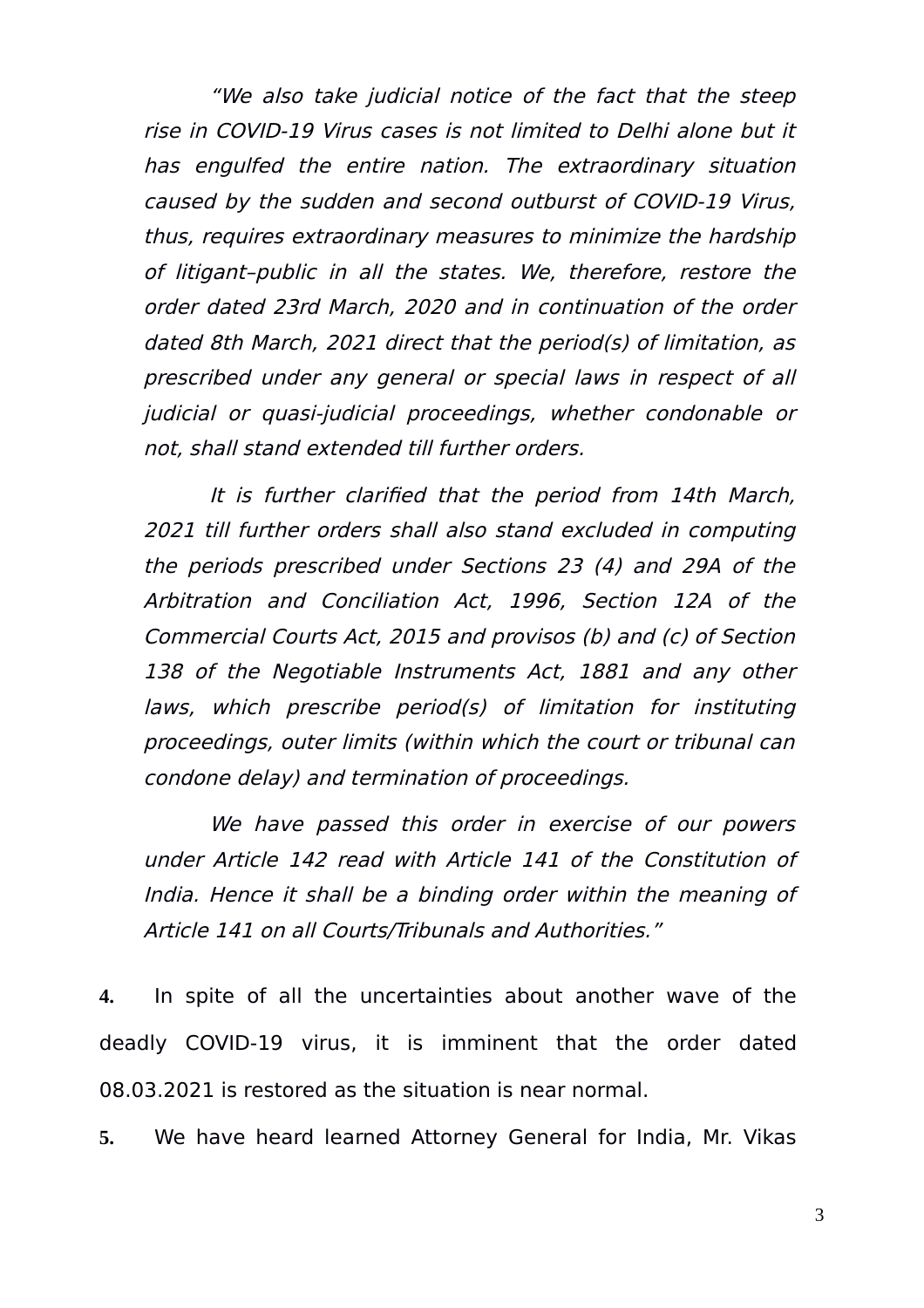Singh, learned Senior Counsel for the Election Commission of India, Mr. Shivaji M. Jadhav, learned counsel for the SCAORA and other learned Advocates. There is consensus that there is no requirement for continuance of the initial order passed by this Court on 23.03.2020 and relaxation of the period of limitation need not be continued any further. The contention of Mr. Vikas Singh is that the order dated 08.03.2021 can be restored, subject to a modification. He submitted that paragraph No.2 of the order dated 08.03.2021 provides that the limitation period of 90 days will start from 15.03.2021 notwithstanding the actual balance of period of limitation in cases where limitation has expired between 15.03.2020 and 14.03.2021. According to him, the period of limitation prior to 15.03.2020 has to be taken into account and only the balance period of limitation should be made available for the purpose of filing cases.

**6.** The order dated 23.03.2020 was passed in view of the extraordinary health crisis. On 08.03.2021, the order dated 23.03.2020 was brought to an end, permitting the relaxation of period of limitation between 15.03.2020 and 14.03.2021. While doing so, it was made clear that the period of limitation would start from 15.03.2021. As the said order dated 08.03.2021 was only a one-time measure, in view of the pandemic, we are not inclined to modify the conditions contained in the order dated 08.03.2021.

**7.** The learned Attorney General for India stated that paragraph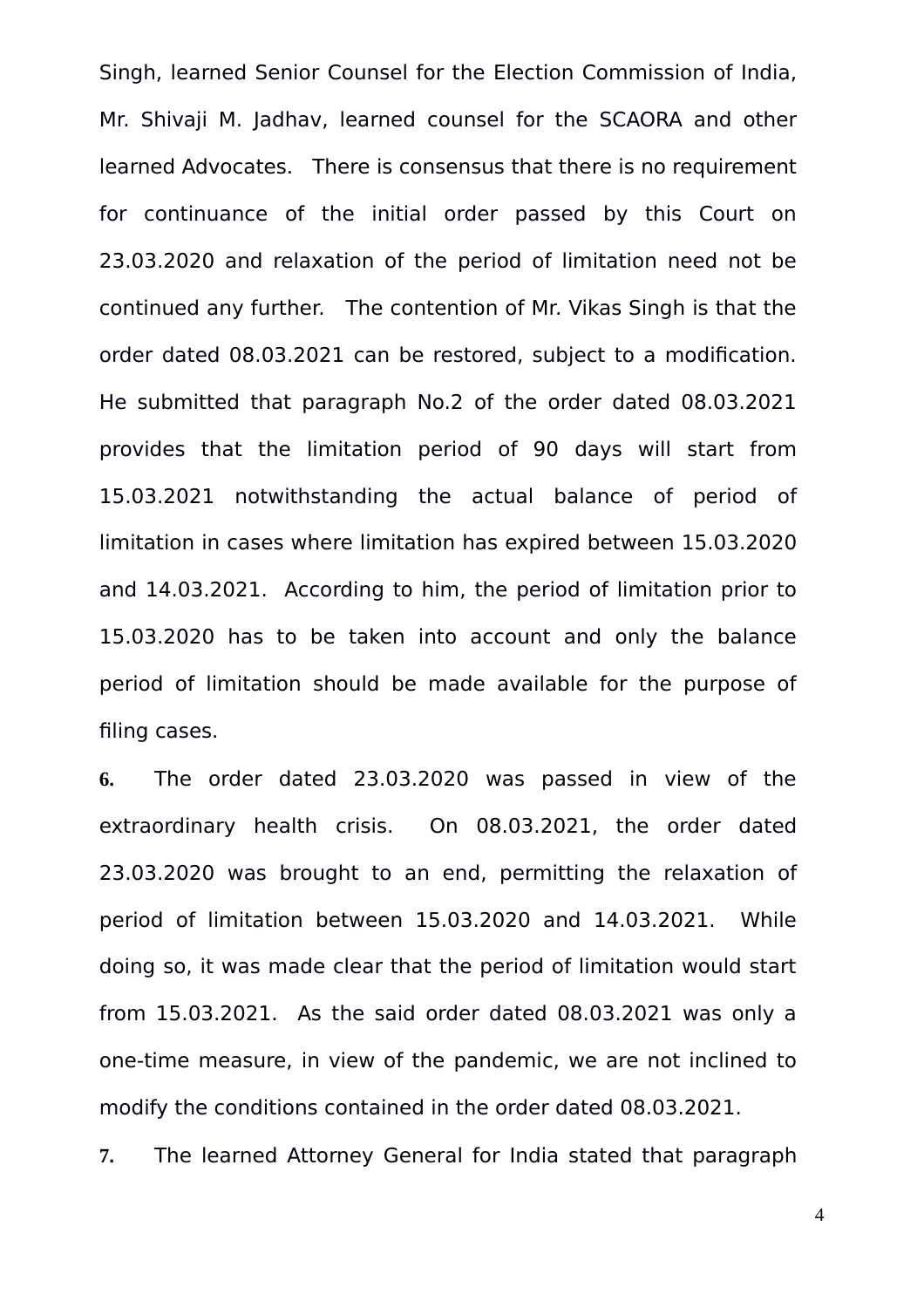No.4 of the order dated 08.03.2021 should be continued as there are certain containment zones in some States even today.

**8.** Therefore, we dispose of the M.A. No.665 of 2021 with the following directions: -

- I. In computing the period of limitation for any suit, appeal, application or proceeding, the period from 15.03.2020 till 02.10.2021 shall stand excluded. Consequently, the balance period of limitation remaining as on 15.03.2021, if any, shall become available with effect from 03.10.2021.
- II. In cases where the limitation would have expired during the period between 15.03.2020 till 02.10.2021, notwithstanding the actual balance period of limitation remaining, all persons shall have a limitation period of 90 days from 03.10.2021. In the event the actual balance period of limitation remaining, with effect from 03.10.2021, is greater than 90 days, that longer period shall apply.
- III. The period from 15.03.2020 till 02.10.2021 shall also stand excluded in computing the periods prescribed under Sections 23 (4) and 29A of the Arbitration and Conciliation Act, 1996, Section 12A of the Commercial Courts Act, 2015 and provisos (b) and (c) of Section 138 of the Negotiable Instruments Act, 1881 and any other laws, which prescribe period(s) of limitation for instituting proceedings, outer limits (within which the court or tribunal can condone delay) and termination of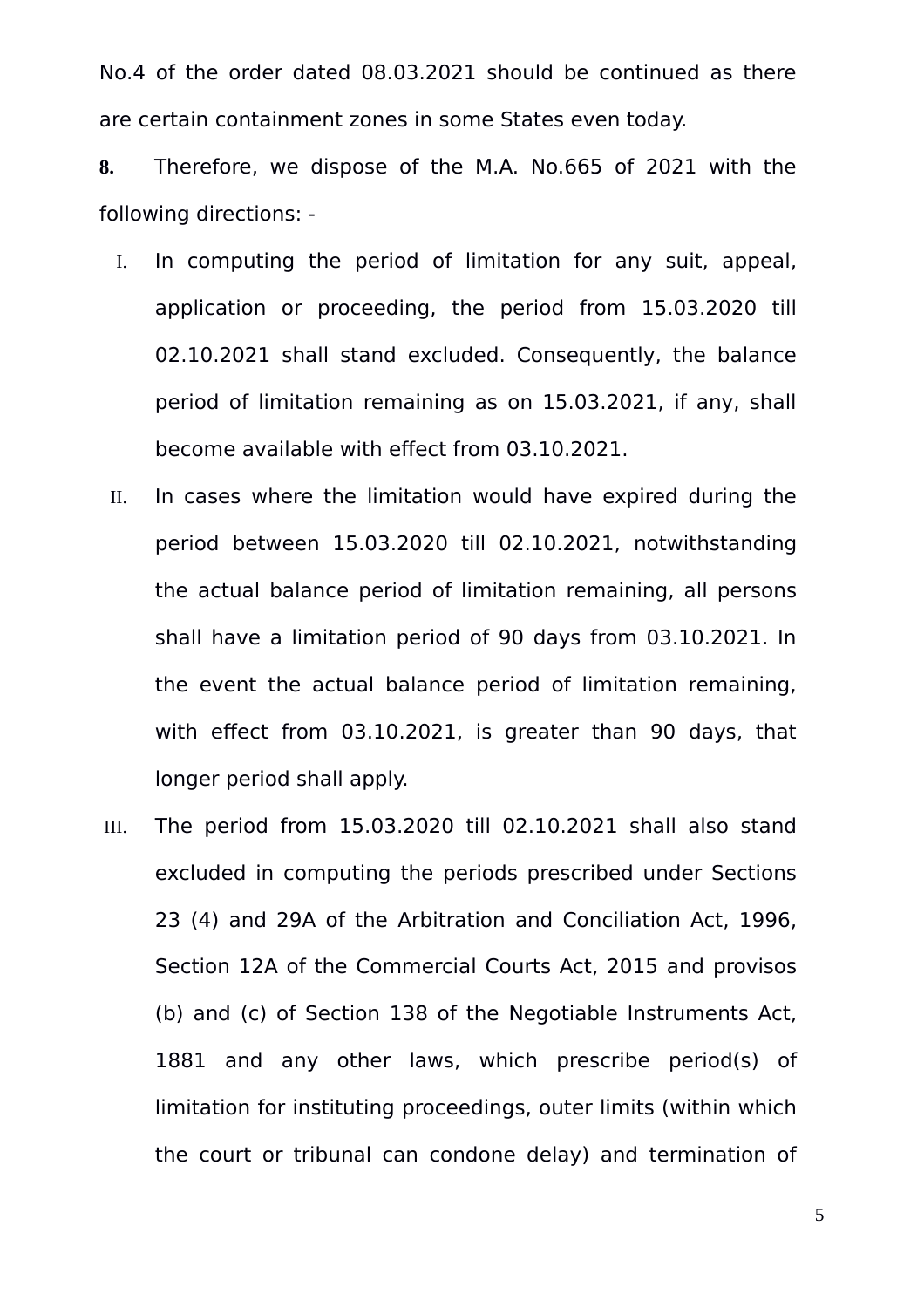proceedings.

IV. The Government of India shall amend the guidelines for containment zones, to state.

"Regulated movement will be allowed for medical emergencies, provision of essential goods and services, and other necessary functions, such as, time bound applications, including for legal purposes, and educational and job-related requirements."

> **........................CJI. [ N. V. RAMANA ]**

#### **................................J. [ L. NAGESWARA RAO ]**

**..............................J. [ SURYA KANT ]**

**New Delhi, September 23, 2021.**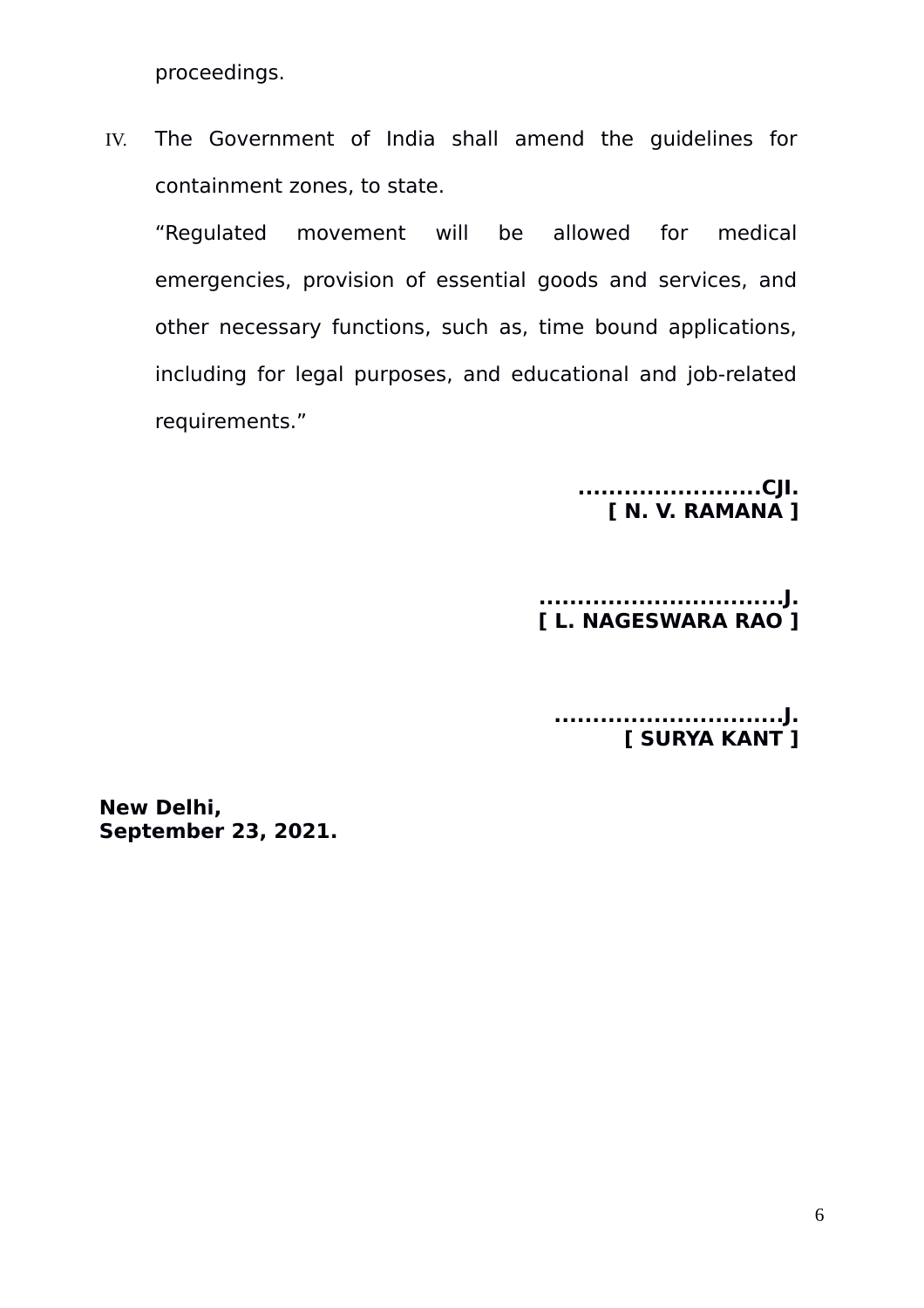**ITEM NO.301 Court 1 (Video Conferencing) SECTION PIL-W**

 **S U P R E M E C O U R T O F I N D I A RECORD OF PROCEEDINGS**

**Miscellaneous Application No.665/2021 in SMW(C) No.3/2020**

**IN RE COGNIZANCE FOR EXTENSION OF LIMITATION Petitioner(s)**

 **VERSUS**

|                                                                    | IA No. 55865/2021 - APPLICATION FOR PERMISSION<br>IA No. 116735/2021 - APPROPRIATE ORDERS/DIRECTIONS |  |  |
|--------------------------------------------------------------------|------------------------------------------------------------------------------------------------------|--|--|
|                                                                    | IA No. 80945/2021 - APPROPRIATE ORDERS/DIRECTIONS                                                    |  |  |
|                                                                    | IA No. 90588/2021 - APPROPRIATE ORDERS/DIRECTIONS                                                    |  |  |
| IA No. 65908/2021 - APPROPRIATE ORDERS/DIRECTIONS                  |                                                                                                      |  |  |
| IA No. 55869/2021 - APPROPRIATE ORDERS/DIRECTIONS                  |                                                                                                      |  |  |
| IA No. 83300/2021 - CLARIFICATION/DIRECTION                        |                                                                                                      |  |  |
|                                                                    | IA No. 80949/2021 - EXEMPTION FROM FILING AFFIDAVIT                                                  |  |  |
| IA No. 68800/2021 - EXEMPTION FROM FILING AFFIDAVIT                |                                                                                                      |  |  |
|                                                                    | IA No. 68797/2021 - EXEMPTION FROM FILING AFFIDAVIT                                                  |  |  |
|                                                                    | IA No. 80992/2021 - EXEMPTION FROM FILING AFFIDAVIT                                                  |  |  |
| IA No. 80989/2021 - INTERVENTION APPLICATION                       |                                                                                                      |  |  |
| IA No. 116732/2021 - INTERVENTION APPLICATION                      |                                                                                                      |  |  |
|                                                                    | IA No. 90585/2021 - INTERVENTION APPLICATION                                                         |  |  |
|                                                                    | IA No. 83297/2021 - INTERVENTION APPLICATION                                                         |  |  |
|                                                                    | IA No. 55867/2021 - INTERVENTION/IMPLEADMENT                                                         |  |  |
|                                                                    | IA No. 65905/2021 - INTERVENTION/IMPLEADMENT)                                                        |  |  |
| Date: 23-09-2021 This application was called on for hearing today. |                                                                                                      |  |  |
| <b>CORAM:</b>                                                      |                                                                                                      |  |  |
| HON'BLE THE CHIEF JUSTICE                                          |                                                                                                      |  |  |
| HON'BLE MR. JUSTICE L. NAGESWARA RAO                               |                                                                                                      |  |  |
| HON'BLE MR. JUSTICE SURYA KANT                                     |                                                                                                      |  |  |
|                                                                    |                                                                                                      |  |  |
| For Appearing parties                                              |                                                                                                      |  |  |
| For UOI                                                            | Mr. K.K. Venugopal, AG                                                                               |  |  |
|                                                                    | Mr. B.V. Balaram Das, AOR                                                                            |  |  |
|                                                                    |                                                                                                      |  |  |
| For $appliednt(s)$                                                 | Mr. Shivaji M. Jadhav, Adv.                                                                          |  |  |
|                                                                    | Mr. Manoj K. Mishra, Adv.                                                                            |  |  |
|                                                                    | Dr. Joseph S. Aristotle, Adv.                                                                        |  |  |
|                                                                    | Ms. Diksha Rai, Adv.                                                                                 |  |  |
|                                                                    | Mr. Nikhil Jain, Adv.                                                                                |  |  |

**XXXX Respondent(s)**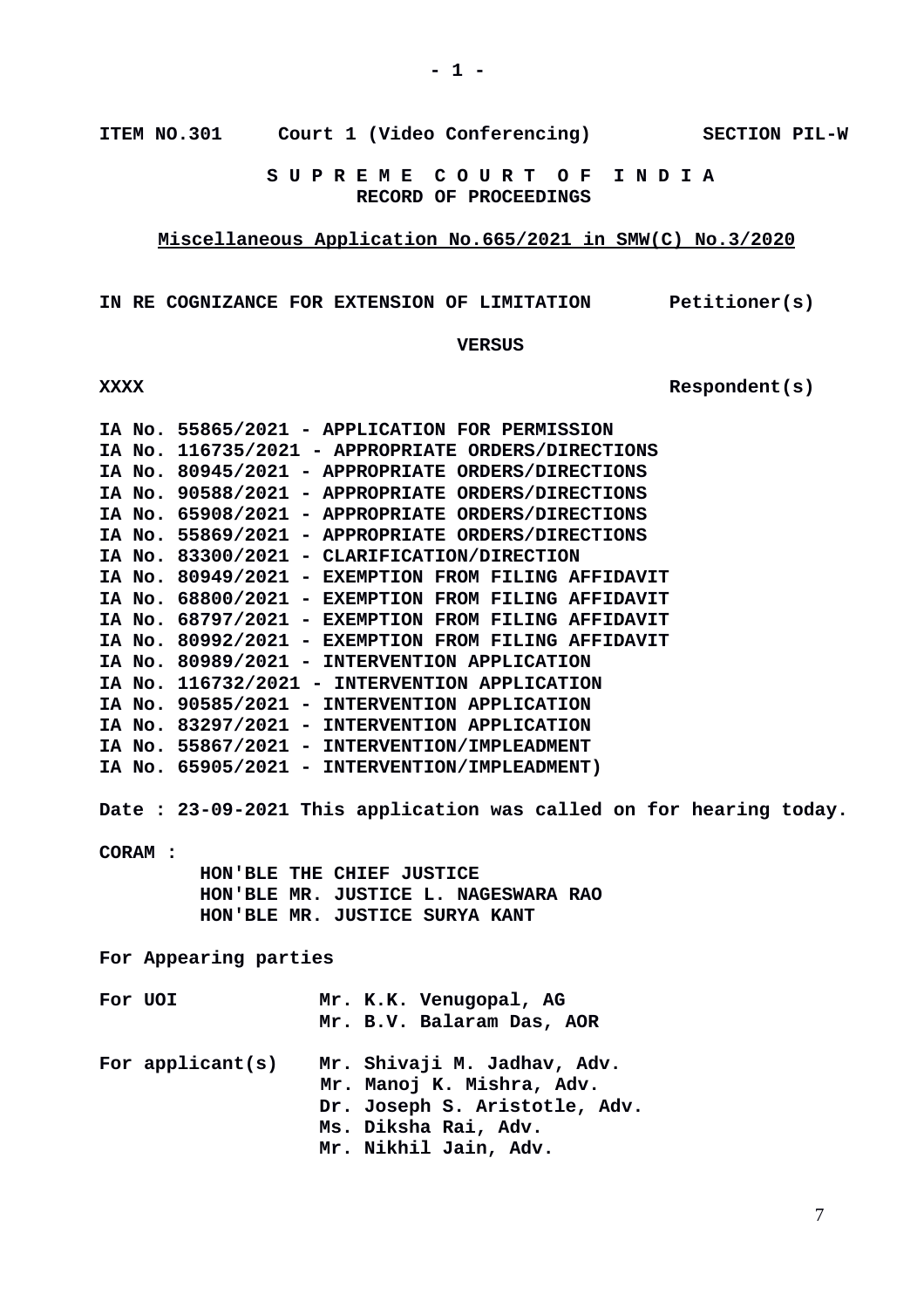|                                                                  | $-2-$                                                                                                                                                                                                                           |
|------------------------------------------------------------------|---------------------------------------------------------------------------------------------------------------------------------------------------------------------------------------------------------------------------------|
|                                                                  | Mr. Atulesh Kumar, Adv.<br>Dr. Aman Hingorani, Adv.<br>Ms. Anzu Varkey, Adv.<br>Mr. Sachin Sharma, Adv.<br>Mr. Aljo Joseph, Adv.<br>Mr. Varinder Kumar Sharma, Adv.<br>Mr. Abhinav Ramkrishna, AOR                              |
| For State of A.P.                                                | Mr. S. Niranjan Reddy, Sr.Adv.<br>Mr. Mahfooz Ahsan Nazki, AOR<br>Mr. Polanki Gowtham, Adv.<br>Mr. Shaik Mohamad Haneef, Adv.<br>Mr. T. Vijaya Bhaskar Reddy, Adv.<br>Mr. Amitabh Sinha, Adv.<br>Mr. K.V. Girish Chowdary, Adv. |
| For Patna High<br>Court                                          | Mr. P.H. Parekh, Sr.Adv.<br>Mr. Sameer Parekh, Adv.<br>Mr. Kshatrashal Raj, Adv.<br>Ms. Tanya Chaudhry, Adv.<br>Ms. Pratyusha Priyadarshini, Adv.<br>Ms. Nitika Pandey, Adv.                                                    |
| For Registrar<br>of Meghalaya                                    | Mr. Soumya Chakraborty, Sr.Adv.<br>General, High Court Mr. Sanjai Kumar Pathak, Adv.<br>Ms. Shashi Pathak, Adv.                                                                                                                 |
| <b>For Election</b><br>Commission of India Mr. Amit Sharma, Adv. | Mr. Vikas Singh, Sr.Adv.<br>Mr. Dipesh Sinha, Adv.<br>Ms. Pallavi Barua, Adv.<br>Mr. Prateek Kumar, Adv.                                                                                                                        |
|                                                                  | Mr. Ashok Nijhawan, Adv.<br>Mr. Aman Bhalla, Adv.<br>Ms. Anindita Mitra, AOR                                                                                                                                                    |
|                                                                  | Mr. Pawan Reley, Adv.<br>Mr. Akshay Lodhi, Adv.<br>Mr. Vinod Sharma, AOR<br>Mr. Joydip Roy, Adv.<br>Mr. Sajal Awasthi, Adv.<br>Mr. Binod Kumar Singh, Adv.<br>Mr. Parijat Som, Adv.                                             |
| For High Court of<br><b>Allahabad</b>                            | Mr. Yashvardhan, Adv.<br>Mr. Apoorv Shukla, Adv.<br>Ms. Smita Kant, Adv.<br>Ms. Ishita Farsaiya, Adv.<br>Ms. Prabhleen Kaur, Adv.<br>Ms. Kritika Nagpal, Adv.                                                                   |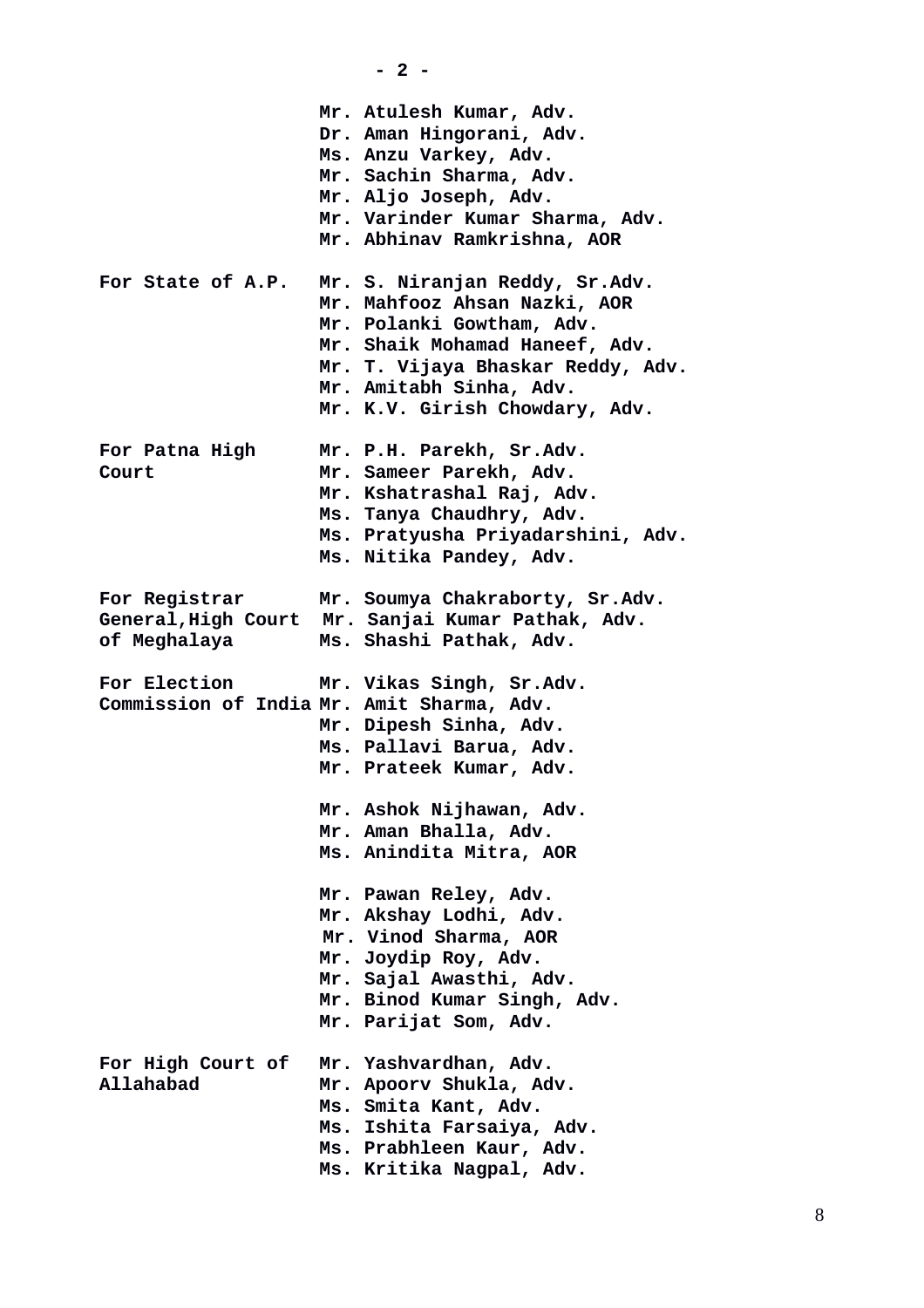**- 3 - Ms. Bhavya Bhatia, Adv. For High Court of Mr. Arjun Garg, AOR M.P. Mr. Aakash Nandolia, Adv. Ms. Sagun Srivastava, Adv. Ms. Sunieta Ojha, AOR For Gauhati High Mr. P. I. Jose, AOR Court Mr. Prashant K. Sharma, Adv. Mr. Jenis V. Francis, Adv. For State of Mr. Avijit Mani Tripathi, Adv. Meghalaya Mr. T.K. Nayak, Adv. Mr. Sahil Tagotra, AOR For Bombay & Mr. A.P. Mayee, Adv. Gujarat High Court M/S. Vkc Law Offices, AOR Mr. Mukesh K. Giri, AOR For Calcutta Mr. Kunal Chatterji, AOR High Court Ms. Maitrayee Banerjee, Adv. For Arunachal Mr. Abhimanyu Tewari, Adv. Pradesh Ms. Eliza Bar, Adv. For High Court of Mr. Apoorv Kurup, Adv. Chhattisgarh Ms. Nidhi Mittal, Adv. For High Court of Ms. Binu Tamta, Adv. Delhi Mr. Dhruv Tamta, Adv. Ms. Pratibha Jain, AOR Mr. Sanjai Kumar Pathak, AOR Mr. Divyakant Lahoti, AOR Mr. Parikshit Ahuja, Adv. Ms. Praveena Bisht, Adv. Ms. Madhur Jhavar, Adv. Ms. Vindhya Mehra, Adv. Mr. Kartik Lahoti, Adv. Mr. Rahul Maheshwari, Adv. Ms. Shivangi Malhotra, Adv. For High Court of Mr. Tapesh Kumar Singh, AOR Jharkhand Mr. Aditya Pratap Singh, Adv. Mrs. L. Bhaswati Singh, Adv.**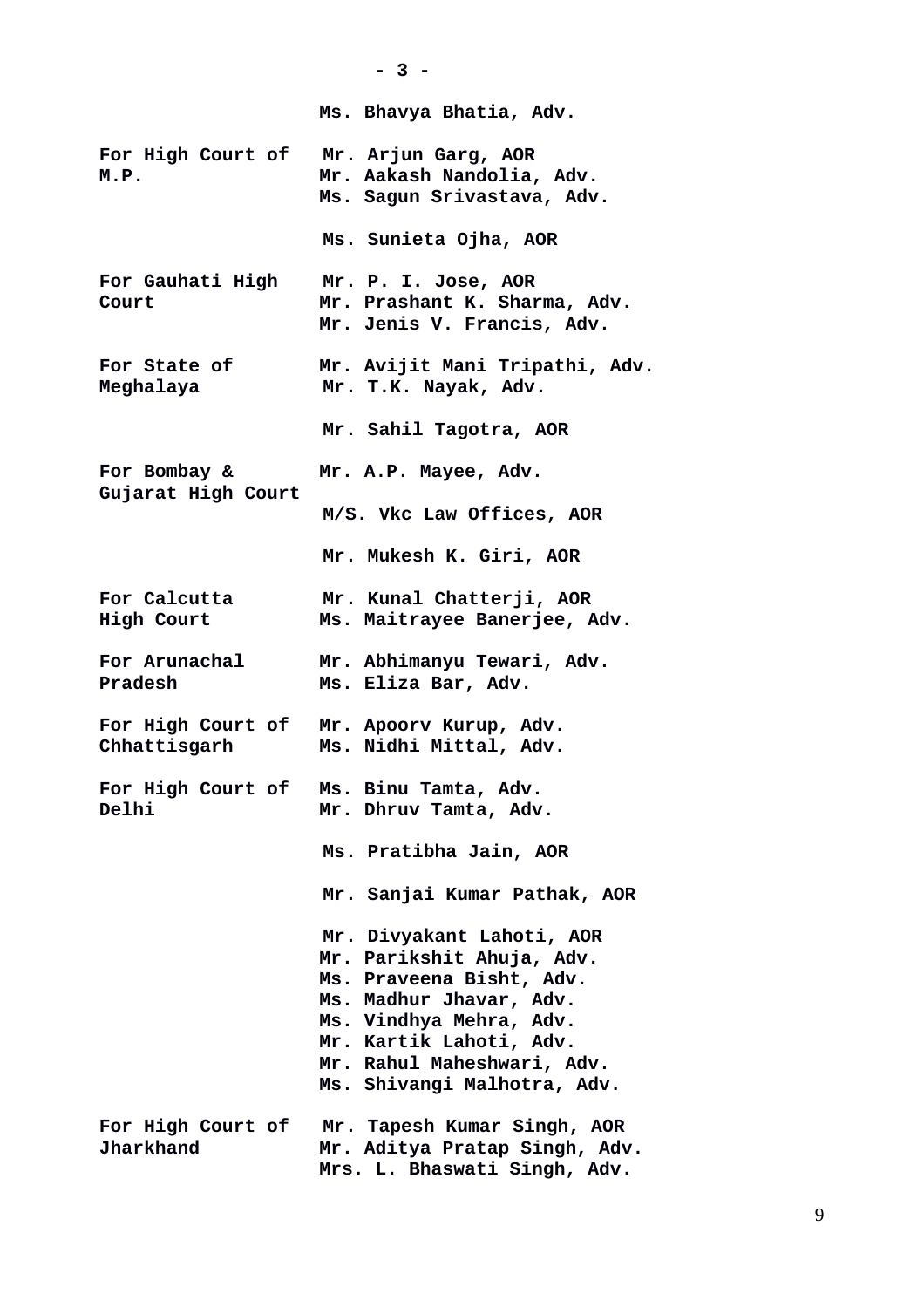**Mr. Aditya Narayan Das, Adv. Ms. Uttara Babbar, AOR Mr. Manan Bansal, Adv.** 

 **UPON hearing the counsel the Court made the following O R D E R**

**We dispose of the M.A. No.665 of 2021 with the following directions: -**

> **I. In computing the period of limitation for any suit, appeal, application or proceeding, the period from 15.03.2020 till 02.10.2021 shall stand excluded. Consequently, the balance period of limitation remaining as on 15.03.2021, if any, shall become available with effect from 03.10.2021.**

> **II. In cases where the limitation would have expired during the period between 15.03.2020 till 02.10.2021, notwithstanding the actual balance period of limitation remaining, all persons shall have a limitation period of 90 days from 03.10.2021. In the event the actual balance period of limitation remaining, with effect from 03.10.2021, is greater than 90 days, that longer period shall apply.**

> **III. The period from 15.03.2020 till 02.10.2021 shall also stand excluded in computing the periods prescribed under Sections 23 (4) and 29A of the Arbitration and Conciliation Act, 1996, Section 12A of the Commercial Courts Act, 2015 and provisos (b) and**

**- 4 -**